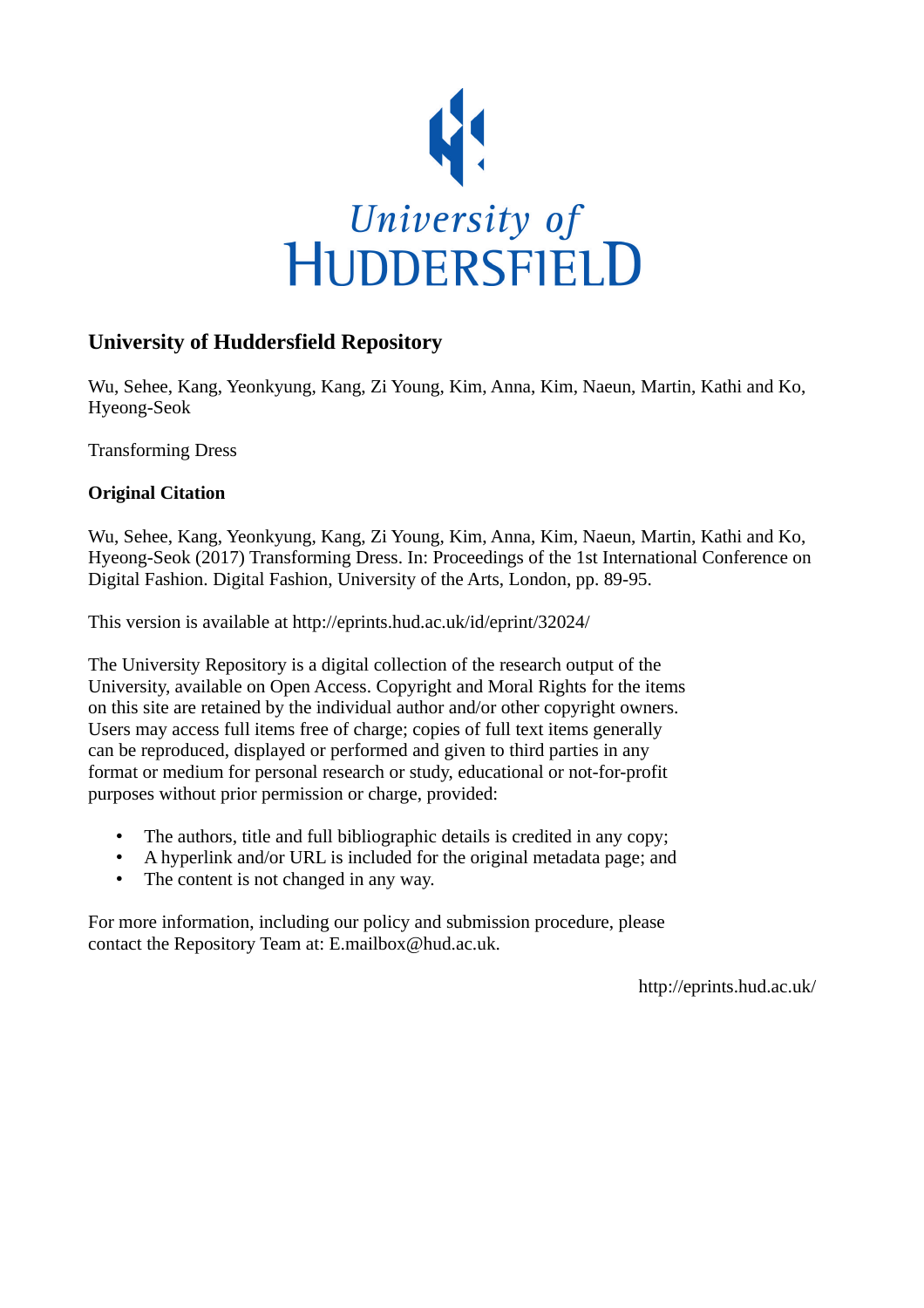# **TRANSFORMING DRESS**

### **Sehee Wu<sup>1</sup> , Yeonkyung Kang<sup>2</sup> , Young-A Ko<sup>3</sup> , Zi young Kang <sup>4</sup> , Anna Kim5 , Naeun Kim6 , Kathi Martin<sup>7</sup> and Hyeong-Seok Ko8**

#### *ABSTRACT*

*In this paper, we produce a fashion show in which a dress is transformed over time, with a storyline of a robot that experiences some emotional changes after falling in love, sheds a symbolic teardrop and at the end becomes a lovely woman. This transformability, which cannot be done in a real fashion show, could open the potential for a new kind of creativity in the fashion industry.*

### **KEY WORDS**

Digital clothing; DC Suite; 3D Virtual clothing; Fashion Design

### **INTRODUCTION**

The boundaries of the contemporary arts genre have become blurred with the progression of digital technology. In the past, words like digital and computer represented merely technical values. However, today's works, produced with computer aided design, can include and be enhanced by combinations of diverse types of genre. Such a phenomenon, what we can call 'de-genre', was derived from the development of digital technology. Advancements in digital technology have led to the narrowing of the gap between art, design and engineering, and also to an increasingly complicated design environment. Due to this influence, customers' demands and requirements have drastically changed, and accordingly, designers are facing problems which are fundamentally different from what they have been accustomed. There is a wave of change in the tools, methods and user environment of design, as well as in the function and role of the object of design. As a result, a new direction in design is required.

The fashion industry is no exception to these changes. This sector is becoming more technical and inclined toward IT. Digital components are actively being used in all fashion sectors including planning and development, production, distribution, and fashion shows, away from the old analogue method. Due to this, designers are increasingly being required to incorporate a new genre, where free-form thoughts and expressions are possible and where identity and concept can be delivered while breaking the stereotypical conceptual processes of the past. Digital clothing is a field which enables fashion designers to show their creative expression in a more sophisticated and comprehensive way without the limitations of traditional practices.

This study shows the process of using a new method, digital clothing, through which fashion designers can express their ideas precisely, creatively, and free from fixed frames while reducing time and cost requirements. As opposed to the main focus of existing studies of similarities between actual garments and digital clothing, this study focuses on the innovative artistic possibilities that it can bring realistic 3D simulation in the fashion industry.

### **CASE STUDY ON THE TRANSFORMING EFFECT FASHION DESIGN**

Up to now, fashion designers have made many attempts to display garments based on creative ideas. A recent technologically innovative method, transforming costume design has made it possible to turn one fashion design into a different one, and therefore is being used to appeal to designers' distinctiveness and intent of their designs. Transforming design which has been gradually introduced in each period of time in fashion history was given its first trial in the late 1990s, and new innovative attempts combined with digital technology are ongoing. Designers who have applied Transforming design include Hussein Chalayan, Yohji Yamamoto, and VIKTOR & ROLF. Among them, Hussein Chalayan is most representative of using digital technology to achieve transforming design. . He has attempted to design

<sup>&</sup>lt;sup>1</sup> Digital Clothing Center, Seoul National University, Korea

<sup>&</sup>lt;sup>2</sup> Digital Clothing Center, Seoul National University, Korea

<sup>3</sup> Digital Clothing Center, Seoul National University, Korea

<sup>4</sup> School of Design, University of Leeds, UK

<sup>5</sup> Physan, Ltd., Korea

<sup>6</sup> Physan, Ltd., Korea

<sup>7</sup> Drexel University, USA

<sup>8</sup> Seoul National University, Department of Electrical and Computer Engineering, Korea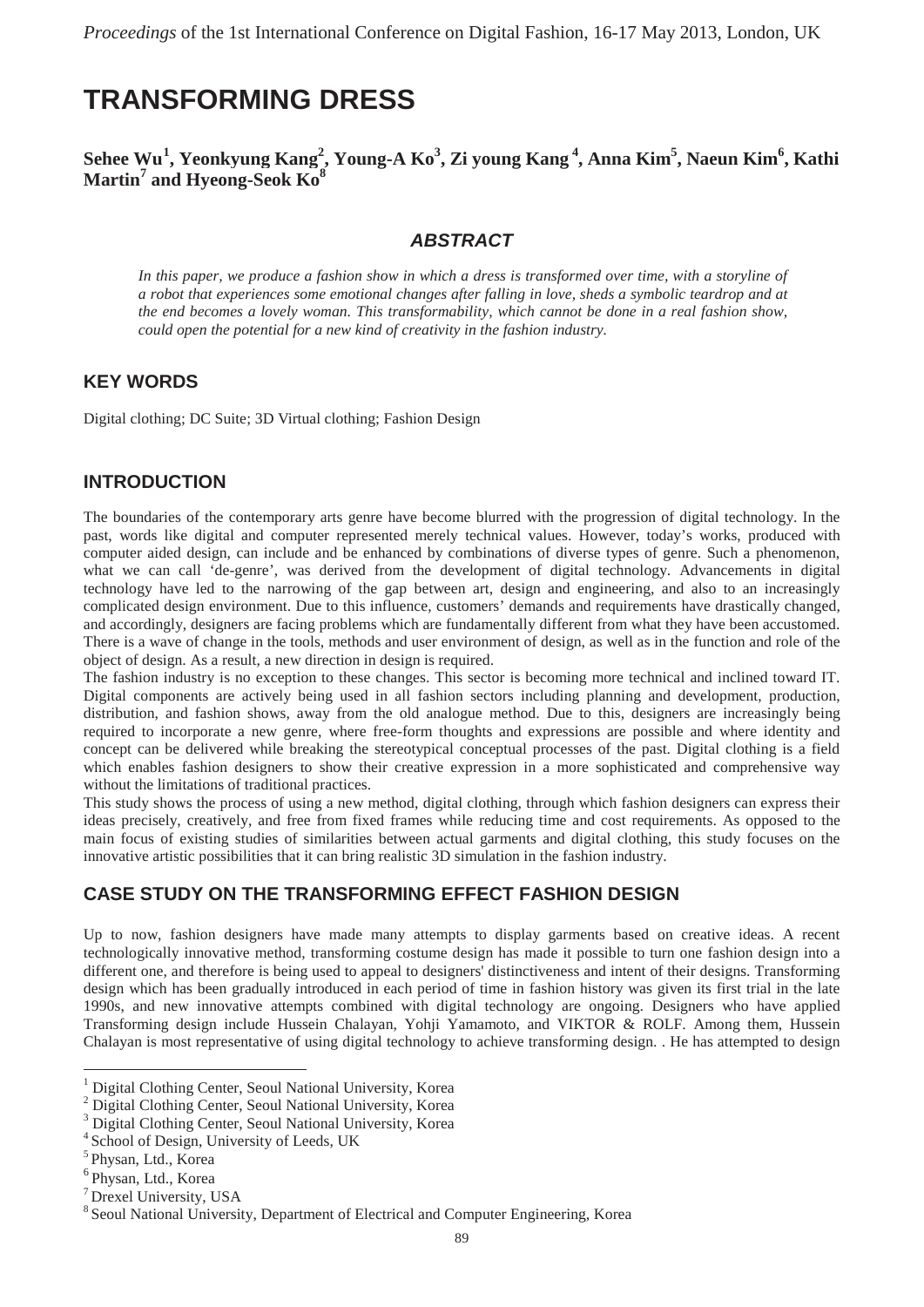### *Proceedings* of the 1st International Conference on Digital Fashion, 16-17 May 2013, London, UK

garments whose shapes are technically changed, such as Echoform in 1999, Remote Control Dress in 2000, and Robotic dresses in 2007, inspired by a variety of fields. In addition, the Bubelle dress, which was made by Philips in 2007, was designed to sense the wearer's emotions through a biosensor that can detect heart rate and breathing, and display changes through thin, layered pieces of cloth and 18 small projectors. The data collected by the biosensor even controls the illumination intensity shape, colour as well as the light projection intensity of the projectors. Dress 'Intimacy 2.0' by Dutch designer Roosegaarde is another example of transforming design. It was made of smart fibre that becomes transparent when the resting pulse rate increases, and by using smart foil, the level of transparency of the costume changes according to the chronotropism of the wearer. More precisely, when the wearer's heart beat becomes faster, the costume, which is naturally black, becomes more transparent. Transforming has been used not only in actual dresses but also in the virtual space. Virtual clothes that change in colour and textile were introduced by Fnc Kolon in 2007 and Digital clothing Center in 2009. <Table 1> presents images of the works mentioned above.

Transforming elements that fashion designers are continuously trying to use can substantially creative fashion shows and stimulate the imagination. In this study, we tried to use transformation factors in a 3D virtual space to produce a creative 3D digital fashion show by combining elements such as shape, colour and textile of the dress and a model of a certain concept.



**Table 1: Cases when transforming was used in fashion design**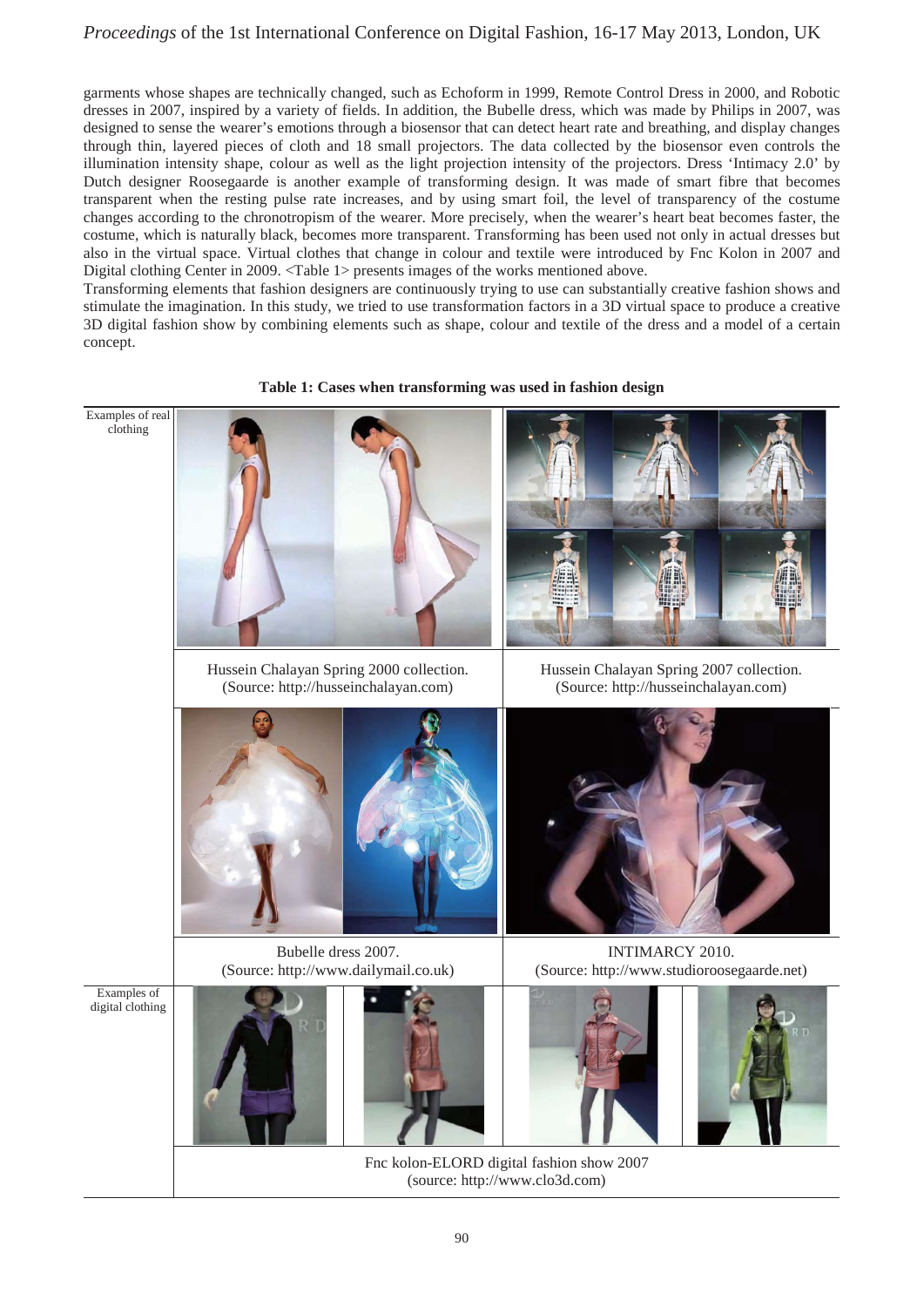

# **STEPS FOR THE TRANSFORMING DRESS**

In order to accurately represent the concept and designs, in this paper, we produced a fashion show in which a dress is transformed over time. We produced 4 types of design to create transforming effects, which is more effective and natural from the planning stage <Table 2>. '**Design 1'** was panned to form a tear-shaped short skirt from which the thin chiffon inside can come out making it into a long skirt when the zipper is open. '**Design 2'** involves that a short skirt turning into a long skirt when the knots are untied, and the one layer of sleeves becoming three layers. It is supposed to it signify a courageous female warrior who wants to win love. '**Design 3'** involves a metal mini-dress that pieces on the outside skirt can be separated while the textile is changing. It changes again when the zipper is opened, transforming in to a long skirt with mesh textile coming out. From the results of the simulation tests of these four designs in the 3D space, we found that the '**Design 4'** demonstrated the most dramatic and natural transformation. We therefore we selected this design to create a complete concept of a fashion show for this paper. The main characteristics and details of the fashion show for Design 4 are described in the following.





This show is set against the backdrop of a storyline of a robot who experiences emotional changes after falling in love, sheds a symbolic tear, and in the end becomes a lovely woman. An attractive materialization of the transformability of the dress requires a comprehensive design, which entails: (1) an investigation of the pattern-making which allows for natural inter-dress transitions; (2) a simulation of two dresses in the same walking motion so that one dress can seamlessly switch to the other through dynamic draping; (3) a study of inter-dress colour/textile transitions; and Work 1 has the same pattern, but we transformed it using a different textile (4) the fading away of sleeves by applying gradually increased values of transparency.

We used the software DC Suite to create the dresses. First, instead of the basic body shape provided by DC Suite, we used an imported body shape to which we applied the motion we designed.

In order to achieve the motion data we intended, we employed a model who had rich experience in fashion show in a form of performances. The motion was started with a robot-like posture and finished with elegant walking, and it was recorded as a form of motion data <Figure1 and 2>.



**Figure 1: Motion capture of a robot-like posture Figure 2: Walking motion capture** 

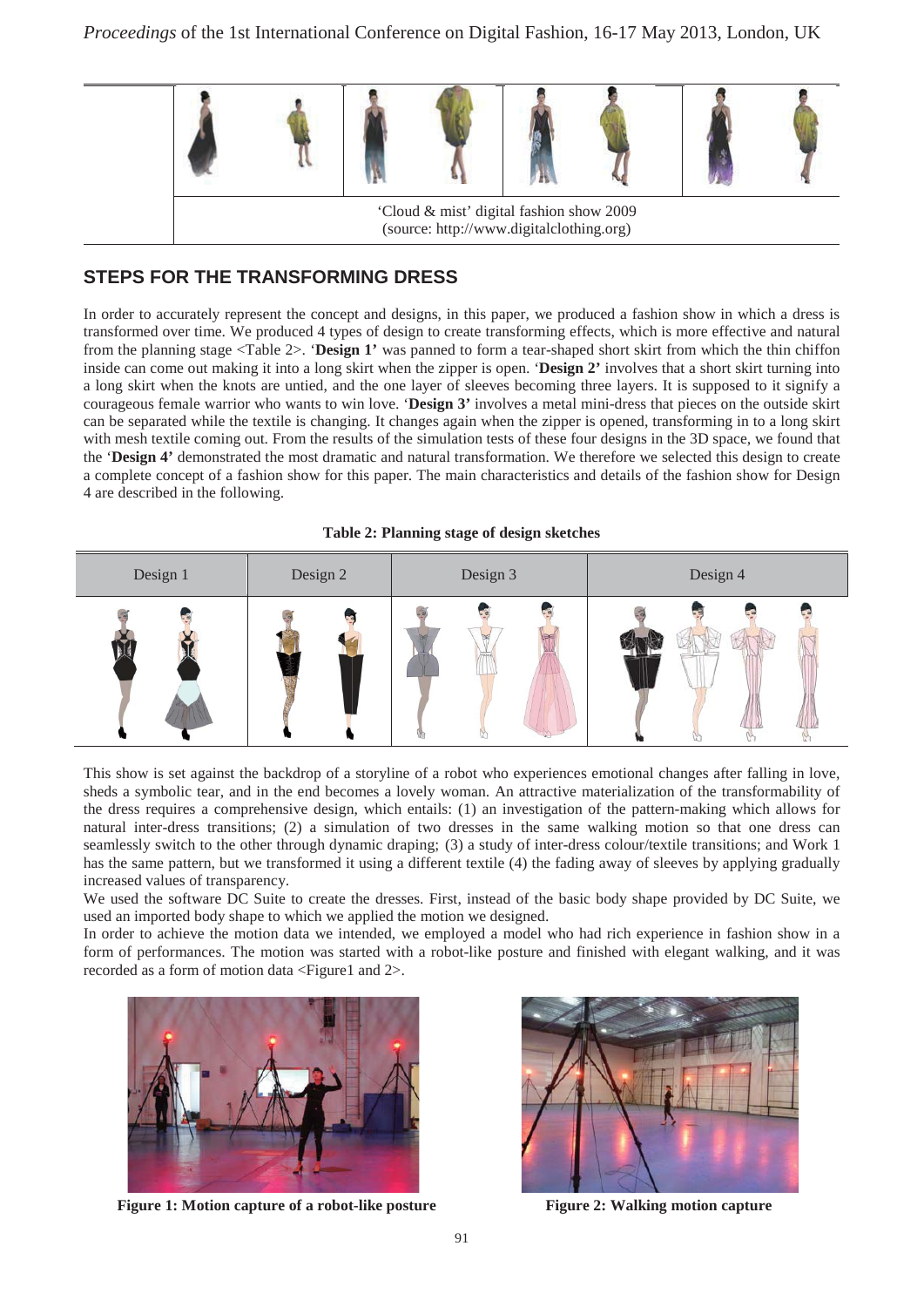We produced the patterns in the pattern tab of DC Suite and then placed the panels around a virtual body in the garment tab to simulate the clothing. For the sake of natural transformation shown in the <Figure 3>, we designed the upper part of the dress remained visible until the end of the show; for the lower part, we changed the level of visibility to show other layers of its respective frame to make it seem as if the garment was changing.



**Figure 3: Two dresses in the same walking motion** 

In order to apply special effects, we exported the virtual garment into Maya, using the DC to Maya function. For the last step, we performed rendering using V-ray. The process of making clothes in DC Suite is illustrated in <Table 3>. The whole process took about a week to finish.





The production process of the surface detail and material properties is as follows.

For the expression of texture, we applied black leather and metal to evoke a futuristic sense of the dress of the robot character in the first stage. Then, in the next step, in order to signify a person without emotion, we used white patent leather and transparent chiffon. The textile images presenting the surface details were directly produced using Adobe Photoshop. By applying the Shader tool to the images, we created an even more realistic surface texture. The simulation was conducted by applying adequate level of material properties in DC Suite for the expression of the stiffness of leather or the softness of chiffon. We also applied light effects to the teardrop-shaped sleeves to describe the emotion that the robot gradually begins to feel. In work 2, we illustrated the rebirth of a woman who feels love. To describe the concept of love that has just begun, we designed a silk-ruffled dress with a touch of colour gradation from pink into yellow and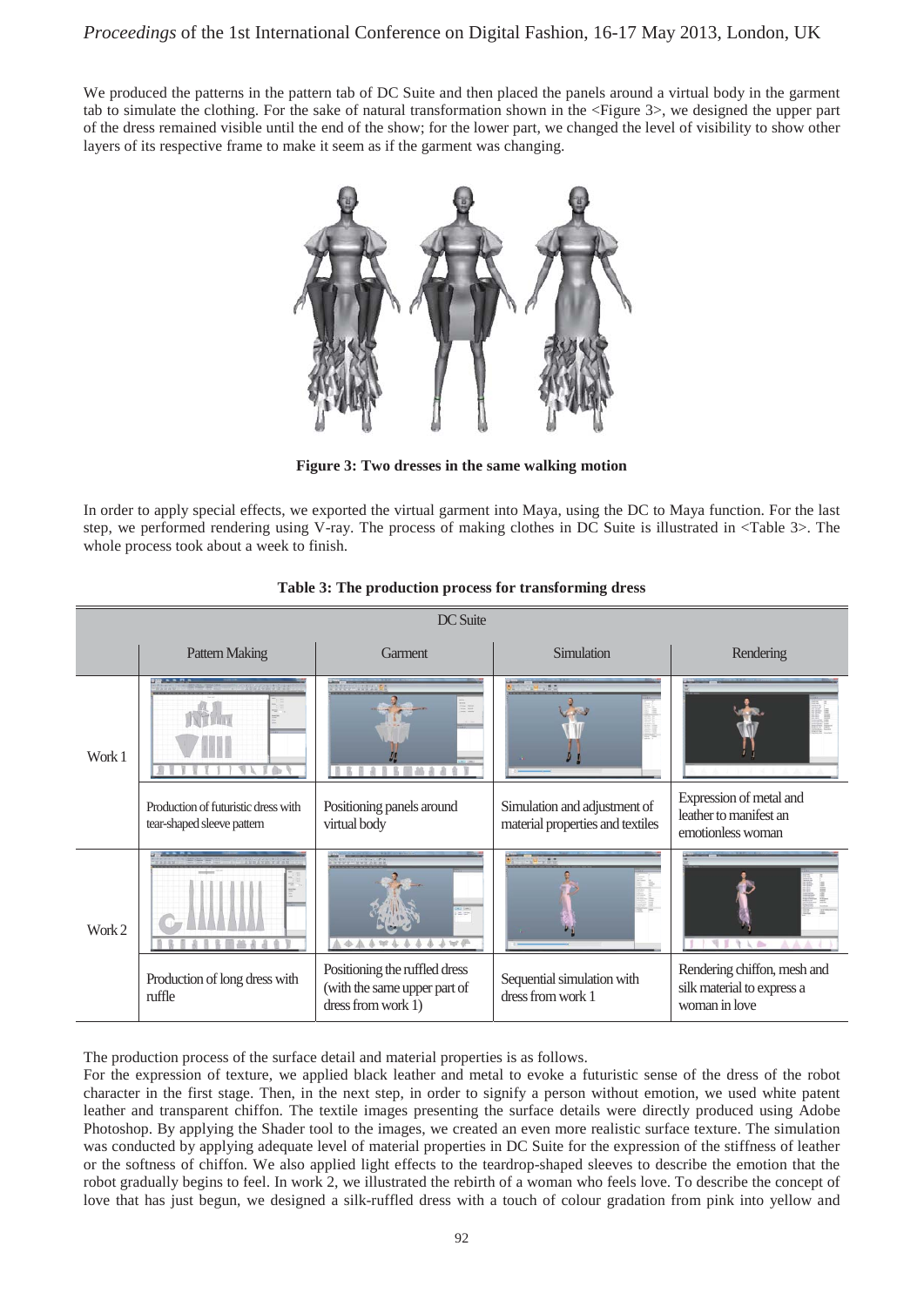chiffon sleeves with some degree of transparency. Moreover, to represent a woman who is deeply in love, we made a bustier layered with mesh and silk, and a romantic chiffon skirt with ruffled mesh. This became more realistic as we added details like stitches and the hem of the dress. Detailed shots of the fabric are shown in the <Table 4>.



#### **Table 4: Fabric detail**

## **RESULT OF THE TRANSFORMING DRESS**

The most intricate stage in the process was the pattern-making of the sleeves, as it required a delicate design and subtle composition to obtain patterns which could produce the faceted shape (which imitates the shape of the tear) <Figure 4>. When the simulation was run on the tear-shaped sleeves, they began to fall apart as they were composed of many pieces. To solve this problem, constraints were used to attach the garment to the body. However because the shape was unnatural, a transparent extra pattern piece connecting the sleeves to the chest was created <Figure 5>.







**Figure 4: The sleeve symbolizes a tear Figure 5: Transparent pattern connecting sleeve with chest** 

We produced a 3D digital fashion show by utilizing technology-based transformations. The most important consideration when planning a 3D digital fashion show is thoroughly planning the outfits beforehand so that the process of transformation progresses as naturally as possible. As a result, the length, shape, detail, colour, material and even the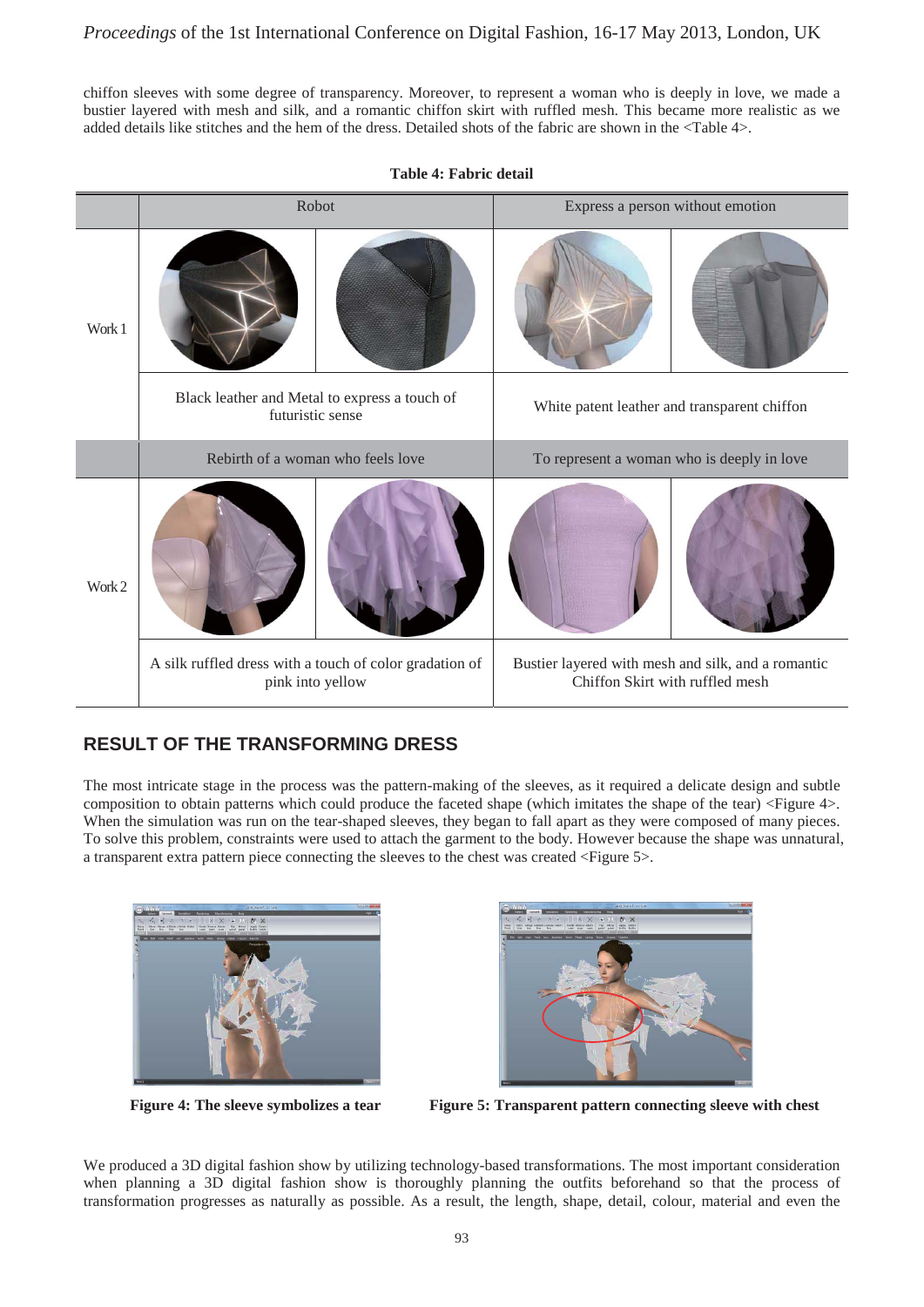model could be modified. However, in terms of the appearance, the shape of the clothes was technically impossible to be changed into something totally different, because we used the layer function of the software for the sequential simulation. In our project, we found that gradual changes were the most effective way to express the transformation of a dress. On the other hand, for the material and texture, the transformation effect was more noticeable when the change was dramatic. To achieve professional image quality for the movie, Maya and V-ray were applied. Through the images of Maya and Vray and the created storyline, the fashion show was able to be directed more dramatically. For more effective scene direction, the continuity of scenarios, camera and effects were carefully controlled, and the images rendered as Targa files were edited using an editing tool for video clips, After Effect. The main effects applied were as follows. Firstly, raining characters, emboss, glow, and drop shadow effects were applied to create cybertic text animation. Secondly, images of a robot and human character were exposed by applying a fade in/out effect to imply the concept that the fashion show intended along with the appearance of the robot character and edited the music to maximize the footage along with characters' foot step rhythm to increase the degree of completion.

This work was especially distinctive in the sense that the fabric and colour of the dress were changed to reflect the character's emotions. To further accentuate the emotion, a lighting effect was applied to the sleeves which symbolized tears. This is only possible in digital clothing technology. Lastly, we applied a switch-on effect to the light inside the sleeves, which synergises with the rhythm of the robot character's foot step to maximise the direction. Additionally, the music was edited to enhance the progression of the show.

As a result of this project, we found that the transformability was an interesting element by itself, opening new creative possibilities for a fashion show.



#### **Table 5: Visual expression rendered by Maya and V-ray**